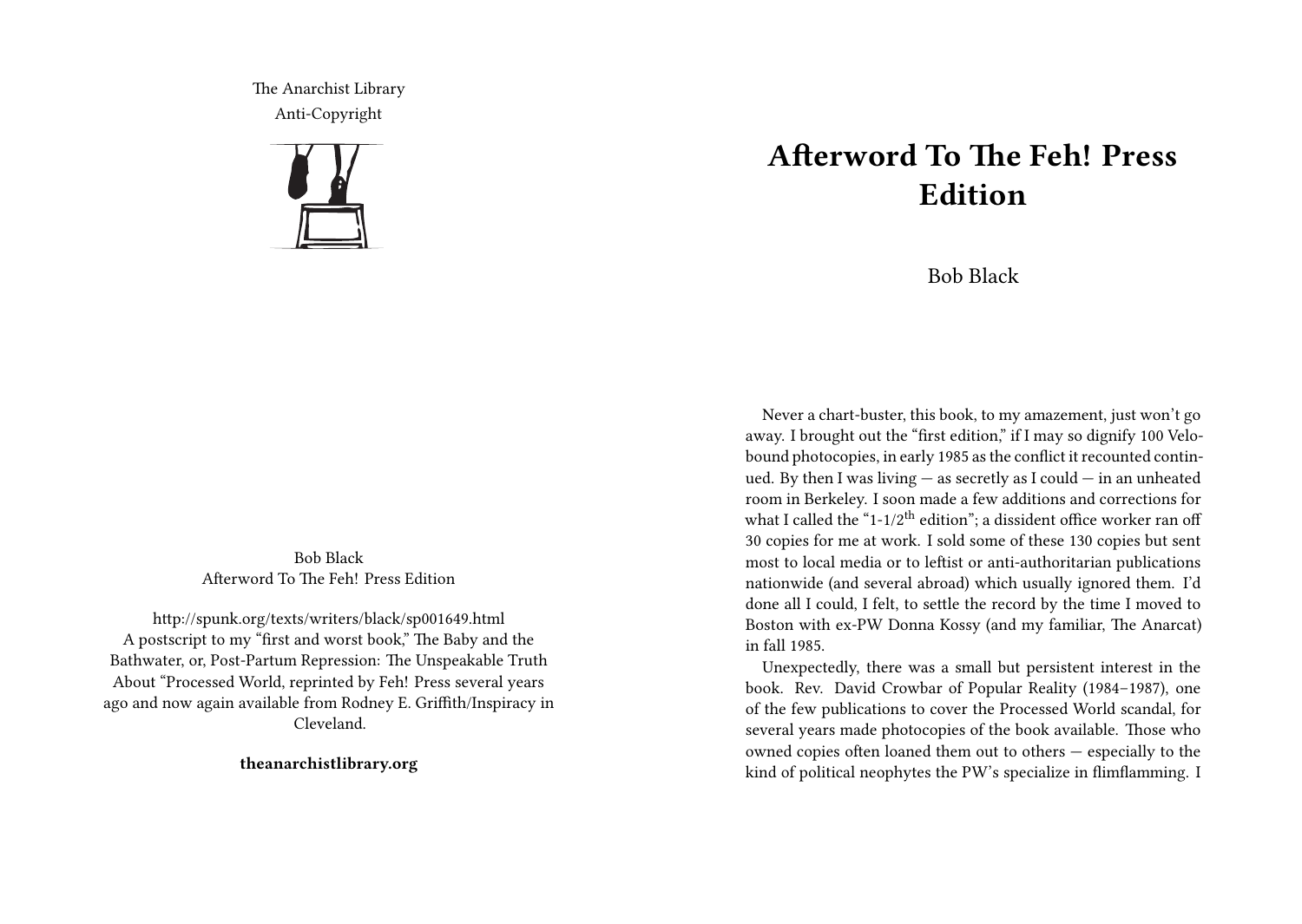would not infrequently hear from these readers and welcomed their queries. Cynically, I always urged them to question PW too, well aware that they'd get snubbed and placed on an enemies list. I've heard from second-hand B/B readers from as far away as England, where no more than two or three copies could have penetrated.

Between the writing of B/B and the Hegira to Boston, I passed 4-1/2 months in Los Angeles working for the American Civil Liberties Union of Southern California, at work/study wages, doing legal research and writing in support of some of their victimlesscrime litigation. For the first time in almost a year I felt safe. I was also in love. Although PW had pronounced me monomaniacal and obsessive, what I did next, ignoring those who'd exiled me, was produce some of my best-known and (in my opinion) best texts, such as "The Abolition of Work," "The Best Book Catalog in the World," and "Elementary Watsonianism." (Writing well is the best revenge.) The first two provoked Loompanics Unlimited to propose to publish the collection which came out a year later as The Abolition of Work and Other Essays. The second I sold to one leftyuppie throwaway after another, beginning with the LA Reader; it remains my all-time moneymaker.

"The Abolition of Work" has assumed the dimensions of a minor classic (I daresay). Thousands read it in the Semiotext(e) "USA" issue (for which I opened my files to provide a lot of other bumf too) and other thousands in Anarchy: A Journal of Desire Armed. It's been translated into French, German, Dutch, Slovene and Italian (a Spanish translation is in the works). In trying to suppress or marginalize me, Processed World has, at best, failed miserably, and at worst, given my project a boost.

Readers of my first book (or my second, Friendly Fire [Autonomedia 1992]) have come across fresh whacks st PW, but not because there is anything fresh about PW, which Gary Brown well and long ago characterized as "the magazine with a bad smell." B/ B exudes an anxiety, not unreasonable when (and under the circumstances in which) it was written, that the PW drive for local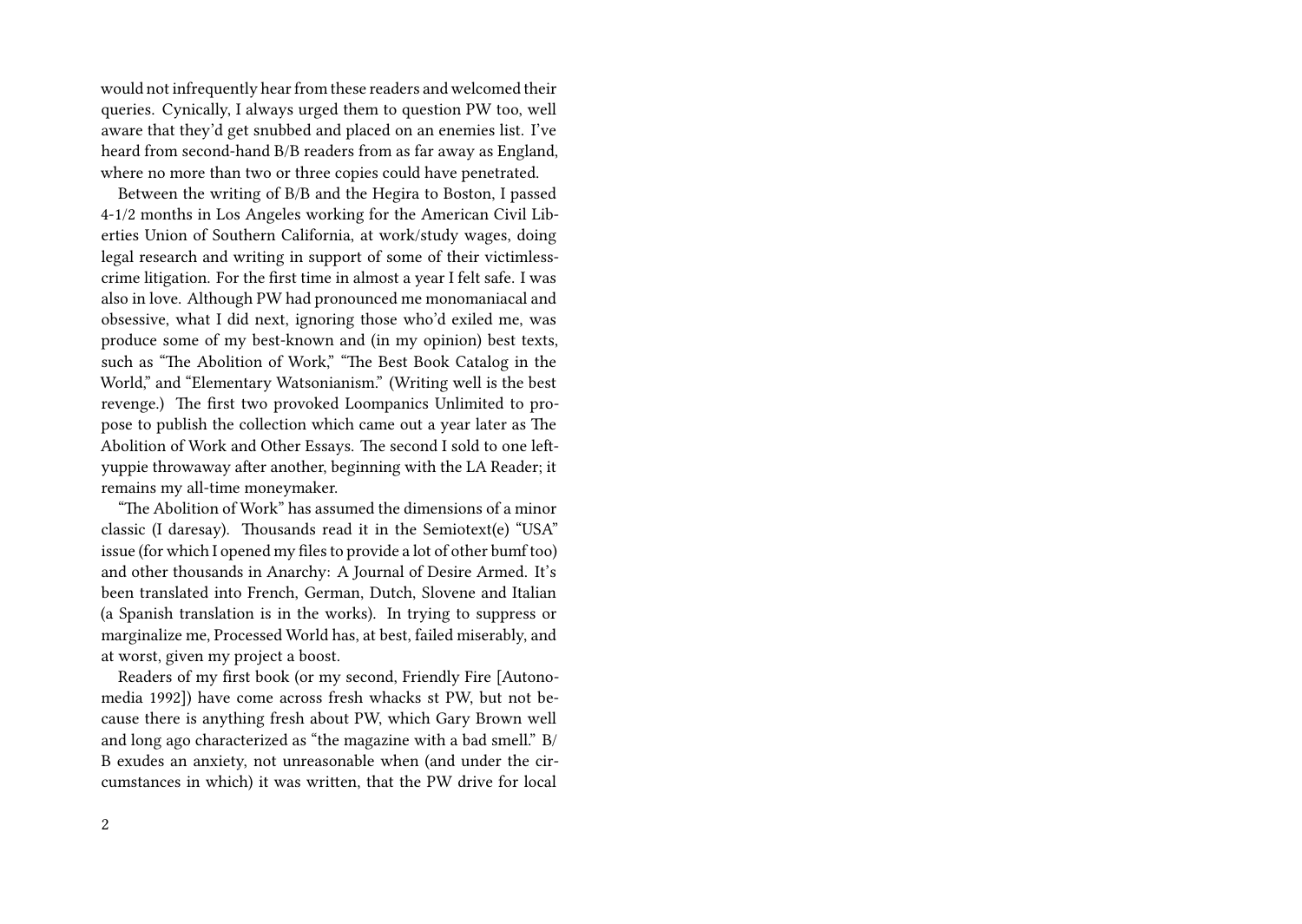education aborted by PW terrorism I have resumed elsewhere. I'm still poor, but no poorer than usual. I've had the satisfaction of meeting many creative people who were only names to me, if even that, in the Bay Area. They make me feel, more than ever before, a part of something.

hegemony might prevail. In the event, PW never got out of the leftist ghetto or greatly increased its market share. The myth of the hip, happy-go-lucky dissident office workers still sometimes slithers into print, but it's clear by now that the formula is no more than a maintenance dose. Not even the publication of a greatesthits coffee-table book, Bad Attitude — which, characteristically, includes (without explanation or apology) the productions of defectors — pulled the PW's out of their stagnant isolation. They are all that they'll ever be, and they aren't much.

If so, of what interest is a book like this? The danger of which it warns (and, in hindsight, exaggerated) is long past. About a year after this book appeared, one of its purchasers, Lawrence a sometime volunteer at Bound Together Books — came out as the Slasher. Wisely, the PW's left him severely alone. By then Bay Area anti-authoritarians were so polarized that I was not getting any intelligence about the PW's because nobody on either side of the conflict was on speaking terms with anybody on the other. In 1985, Processed World announced it was preparing a rebuttal to this book. Alert to the lesson of the Tar Baby, it never issued one.

If this book is of any lasting interest (except to my biographers) it is as a case study in political pathology. Professing an anti-authoritarian (if unnamed) ideology, college-educated, longstanding residents of as cosmopolitan a metropolis as any in the world, the PW control group nonetheless constructed as introverted and self-referential a cult as Jim Jones did. If the leadership consciously deceived the followers — as this book proves beyond a reasonable doubt — at a higher level it was self-delusive too. Even the victims and critics, myself included, came to share (even as we despised and denounced) the cult's sense of self-importance. Unwittingly we played into their hands, which is why, locally, the PW's triumphed. Even I, who took them so seriously, never took them as seriously as they took themselves.

This book, even as updated in early 1985, does not finish the story of my on-the-scene conflict with PW. I was, as mentioned,